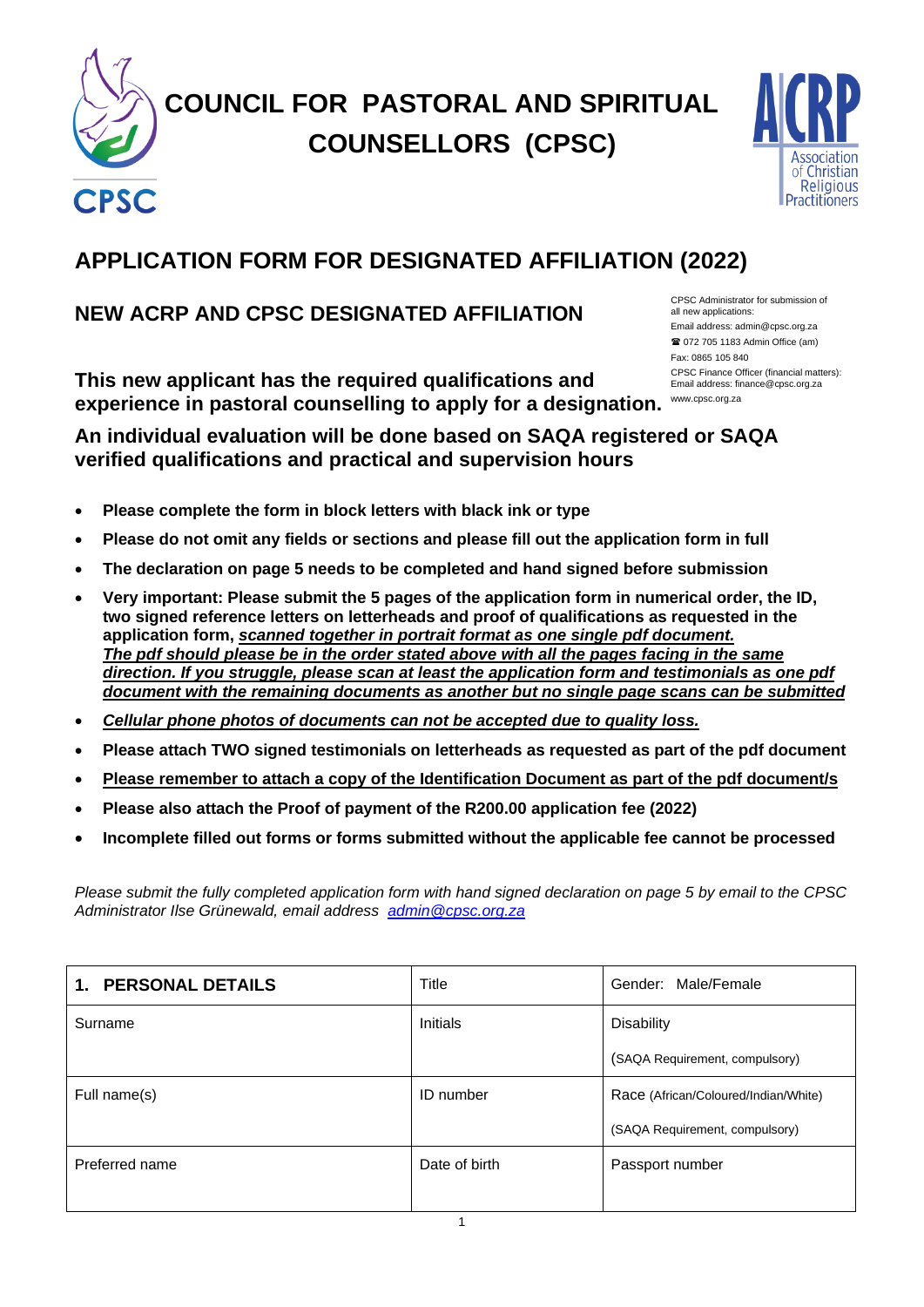| Postal address                                                                                                                                                                     |  | Street address, city and postal code |                 |                  |
|------------------------------------------------------------------------------------------------------------------------------------------------------------------------------------|--|--------------------------------------|-----------------|------------------|
|                                                                                                                                                                                    |  |                                      |                 |                  |
| Postal Code                                                                                                                                                                        |  | Province                             | Country         |                  |
| Tel no (work)                                                                                                                                                                      |  | Tel no (home)                        |                 |                  |
| Fax no                                                                                                                                                                             |  | Cell no                              |                 |                  |
| Religious affiliation (optional)                                                                                                                                                   |  | E-mail address                       |                 |                  |
|                                                                                                                                                                                    |  | Website                              |                 |                  |
| Highest relevant<br>qualification obtained, date                                                                                                                                   |  |                                      | Home language   |                  |
| awarded & training<br>institution, supporting<br>document attached                                                                                                                 |  |                                      | Other languages |                  |
| <b>IMPORTANT Please</b><br>provide the Title of Thesis<br>(Master's or Doctorate)                                                                                                  |  |                                      |                 |                  |
| Have you ever been under disciplinary action by any professional organization or licensing board YES_                                                                              |  |                                      |                 | NO               |
| Have you ever had a felony conviction? YES ________ NO______                                                                                                                       |  |                                      |                 |                  |
| If yes on any of the above, please give a brief description of the offence and the action taken.                                                                                   |  |                                      |                 |                  |
|                                                                                                                                                                                    |  |                                      |                 |                  |
|                                                                                                                                                                                    |  |                                      |                 |                  |
| 2. PRESENT POSITION                                                                                                                                                                |  |                                      |                 |                  |
| Position/Occupation                                                                                                                                                                |  | Date commenced                       |                 |                  |
| Institution/Employer                                                                                                                                                               |  | Person to whom accountable           |                 |                  |
| YEARS INVOLVED IN MINISTRY:                                                                                                                                                        |  | Years<br>Months                      |                 |                  |
| Description of your work and special field(s) of interest e.g. addictions, marriages, trauma, etc.                                                                                 |  |                                      |                 |                  |
|                                                                                                                                                                                    |  |                                      |                 |                  |
|                                                                                                                                                                                    |  |                                      |                 |                  |
|                                                                                                                                                                                    |  |                                      |                 |                  |
| (a) Are you actively involved in pastoral counselling? Please indicate clearly with X: YES_<br>(b) Are you suitably trained in the field of pastoral counselling?                  |  |                                      | <b>YES</b>      | NO.<br><b>NO</b> |
| (1) If YES in (a) and YES in (b) designated affiliation is the correct type of affiliation for you                                                                                 |  |                                      |                 |                  |
| (2) For all designated affiliates 20 CPSC CPD points per year are compulsory and the applicant may choose<br>from the approved CPSC CPD activities to obtain these CPSC CPD points |  |                                      |                 |                  |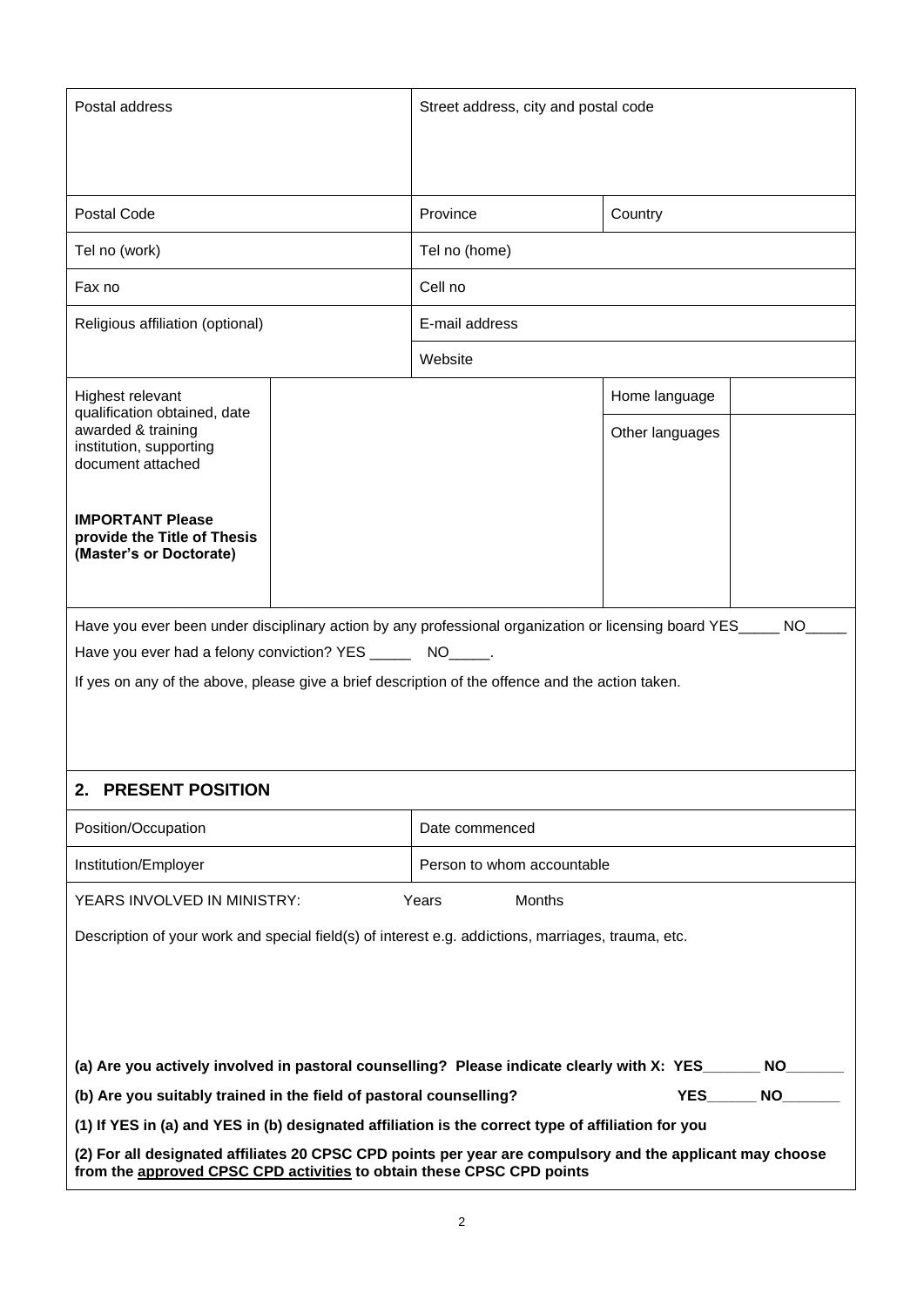### **3. CPSC SUB-CATEGORY APPLIED FOR, corresponding to the four ACRP registered**

| <b>ACRP</b><br><b>Designation</b> | <b>Religious</b><br><b>Practitioner</b> | <b>Advanced</b><br><b>Religious</b><br><b>Practitioner</b> | <b>Religious Professional</b><br>CPSC Sub-category 3, 4 or 5 |   | <b>Religious Specialist</b><br><b>CPSC Sub-category</b><br>6 or 7 |  |
|-----------------------------------|-----------------------------------------|------------------------------------------------------------|--------------------------------------------------------------|---|-------------------------------------------------------------------|--|
| <b>CPSC Sub-</b><br>Category      |                                         |                                                            |                                                              | 5 |                                                                   |  |

**designations** (please refer to Addendum A and B on pages 8 and 9-10)

#### **4. ACADEMIC RECORD**

Provide information on relevant training completed as indicated in 2 (b) and include copies of **accredited academic certificates**

**VERY IMPORTANT** *Note that all foreign/overseas/online/unaccredited qualifications must be evaluated by the Directory for Foreign Qualifications at SAQA (South African Qualifications Authority) to be matched with registered South African qualifications on the National Qualifications Framework (NQF), prior to applying for CPSC evaluation. This is the applicant's own responsibility. It is imperative for an optimum evaluation process*

|                   | Qualification | Date awarded | Name of training<br>institution | <b>Training institution physical</b><br>address |
|-------------------|---------------|--------------|---------------------------------|-------------------------------------------------|
| High<br>School    |               |              |                                 |                                                 |
| <b>College</b>    |               |              |                                 |                                                 |
| <b>Seminary</b>   |               |              |                                 |                                                 |
| <b>University</b> |               |              |                                 |                                                 |
| Other             |               |              |                                 |                                                 |

### **5. REFERENCES – TWO LETTERS OF REFERRAL**

Provide the name and details of **TWO references (e.g. pastor, colleagues or employers), with a signed letter of reference or testimonial from each of the listed persons on a formal letterhead.**  Family members, friends and clients may not be used as references.

**One or both testimonials should be less than one year old**

| <b>Name</b> | <b>Address</b> | Tel/Cell no | <b>E-mail address</b> | <b>Nature of relationship</b> |
|-------------|----------------|-------------|-----------------------|-------------------------------|
|             |                |             |                       |                               |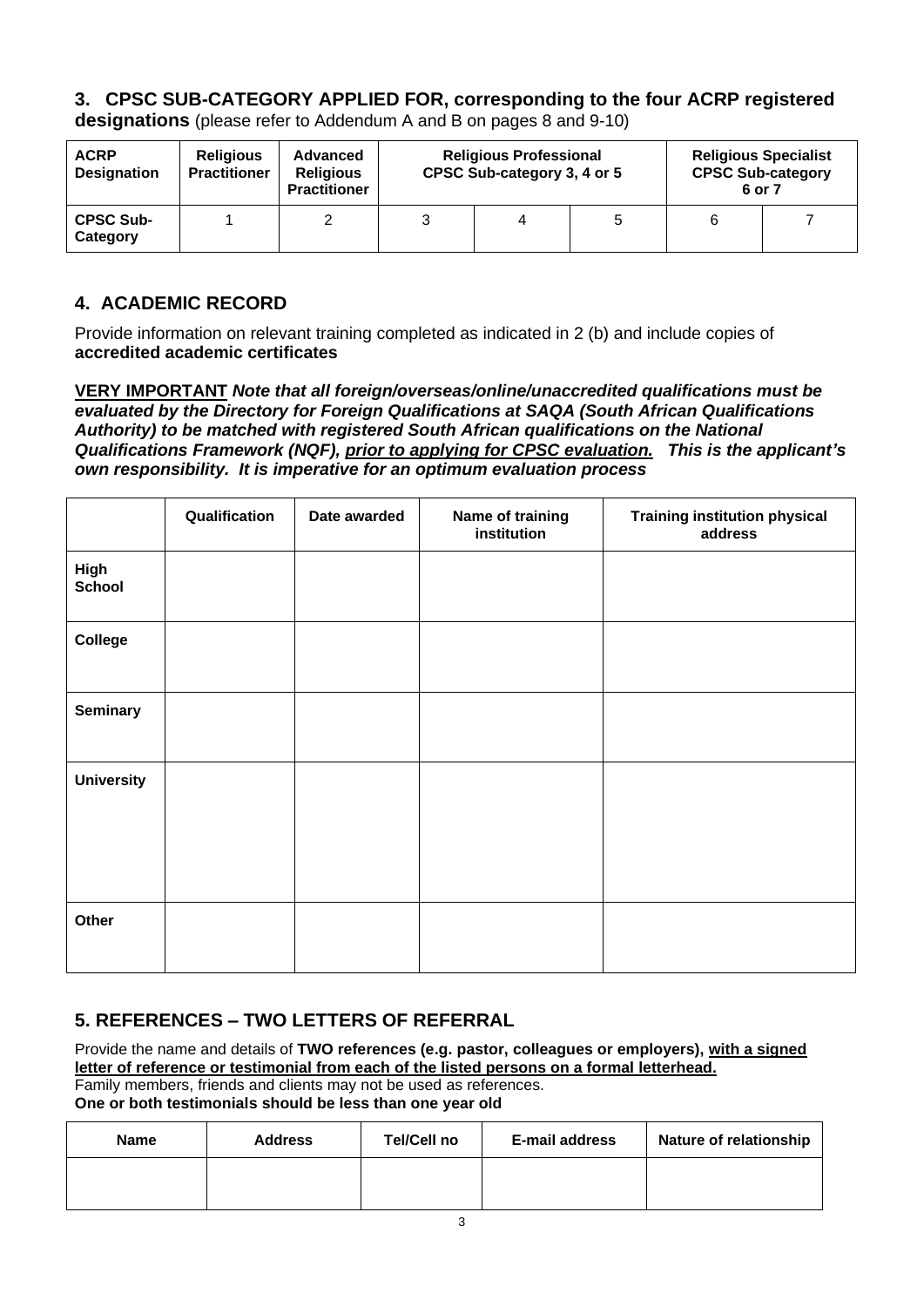### **6. RECORD OF SUPERVISION**

- Give details of supervision received in the table below
- Provide a **LETTER(S)** from your supervisor(s) as proof

#### **W***orking definition of supervision:*

*Supervision is used in counselling, psychotherapy and other mental health disciplines, as well as many other professions engaged in working with people. It consists of the practitioner meeting regularly with another professional for example an ACRP designated Religious Specialist (CPSC Sub-category 6 or 7) or another mentor to discuss casework and other professional issues in a structured way. This is often known as clinical supervision or consultation. The purpose is to assist the practitioner to learn from his or her experience and progress in expertise, as well as to ensure good service to the client or patient and the practitioner's personal safety. A professional pastoral counsellor or professionals in counselling in related professions, not designated by ACRP and CPSC as well as your minister of religion/pastor/religious mentor, may also act as supervisor.*

| <b>Supervisor name</b> | <b>NB Supervisor</b><br>qualification | <b>Supervisor contact</b><br>details | Number of hours supervision<br>received |
|------------------------|---------------------------------------|--------------------------------------|-----------------------------------------|
|                        |                                       |                                      |                                         |
|                        |                                       |                                      |                                         |
|                        |                                       |                                      |                                         |

### **7. RECORD OF RELEVANT PRACTICAL EXPERIENCE (**add separate page if necessary)

*Practical hours refer to actual Pastoral and Spiritual Counselling that has been done and accumulated as hours of experience to receive accreditation with CPSC. These practical hours of counselling experience are then what the practitioner would take to a supervisor to discuss as 'casework'.*

| <b>Institution name</b> | <b>Contact person</b> | <b>Contact details</b> | <b>Basic nature of work</b><br>(Keywords only) | Period |
|-------------------------|-----------------------|------------------------|------------------------------------------------|--------|
|                         |                       |                        |                                                |        |
|                         |                       |                        |                                                |        |
|                         |                       |                        |                                                |        |
|                         |                       |                        |                                                |        |
|                         |                       |                        |                                                |        |
|                         |                       |                        |                                                |        |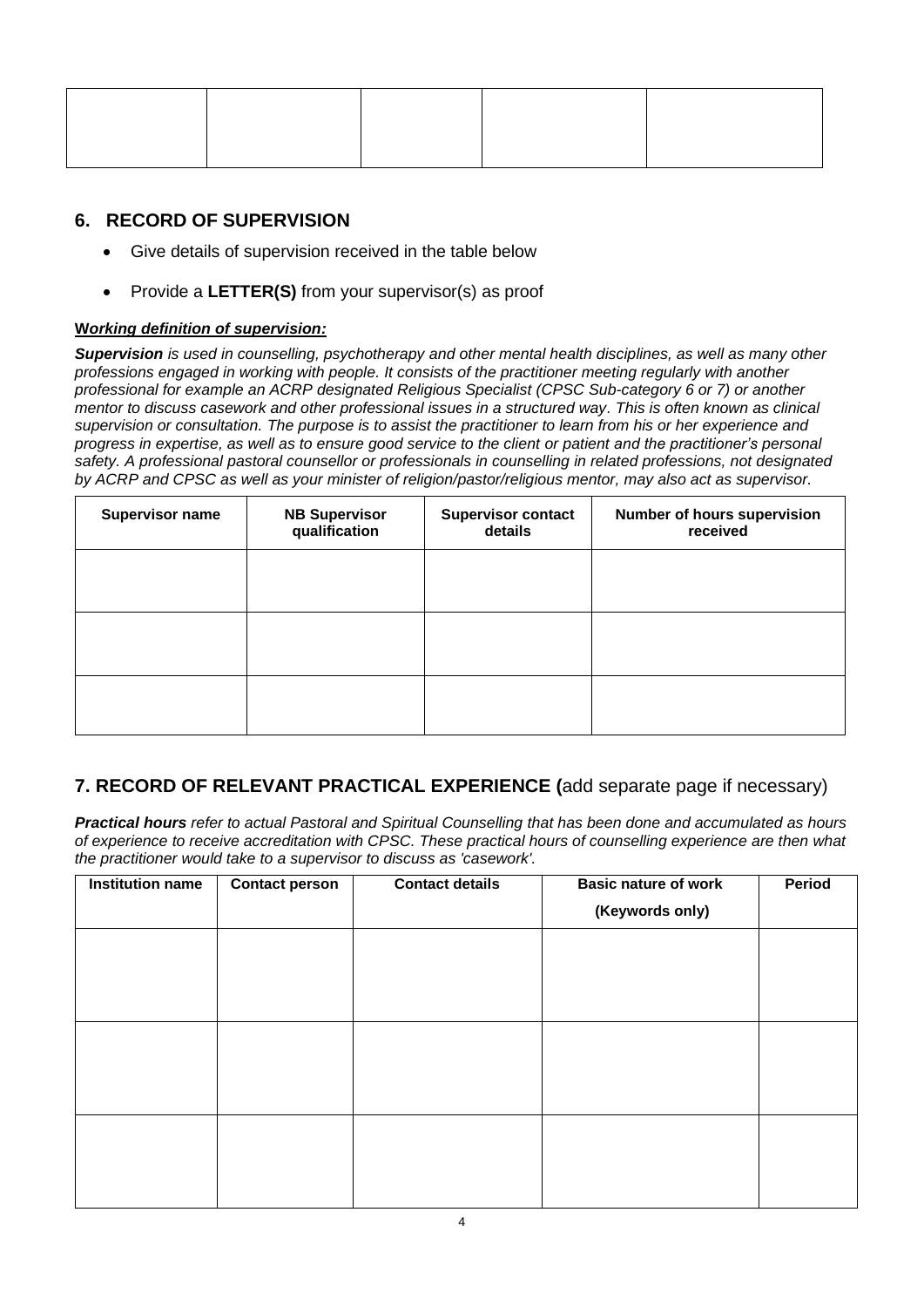#### **8. PROFESSIONAL DEVELOPMENT**

What are your plans for further development of your professional knowledge and skills?

### **9. PROFESSIONAL BOARDS AND ORGANISATIONS**

State the organisations/associations you are affiliated with

State the professional boards/bodies (e.g. HPCSA and SACSSP.) you are registered with, as well as your registration number(s)

### **10. DECLARATION**

I, \_\_\_\_\_\_\_\_\_\_\_\_\_\_\_\_\_\_\_\_\_\_\_\_\_\_\_\_\_\_\_\_\_, as a Christian counsellor share a commitment to Biblical truth and Pastoral excellence. I am committed both to the integration of Biblical theology with the principles of counselling and to the development of excellence in my own counselling and practice.

I accept the principles and values of the Association of Christian Religious Practitioners (ACRP) and the Council for Pastoral and Spiritual Counsellors (CPSC) and I understand the responsibilities and obligations of my designated affiliation to ACRP and CPSC.

I agree to abide by its Code of Ethics and Practice, operate within the prescribed CPSC Scope of Practice for my awarded designation and I will participate in and contribute to the activities of the Council.

I agree to attend Continuing Professional Development activities to earn the compulsory 20 CPSC CPD points per year as explained on page 7.

In joining CPSC as an affiliate, I accept the responsibility to pay my annual dues to remain in good standing and I undertake to cancel my affiliation in writing when wanting to do so. I understand that I will be liable for the subscription for the year in which the affiliation is cancelled.

I also understand that officials of CPSC and ACRP will review and act upon this application and I agree to comply with action that such officials, the Council and its officers and agents may take with such review, and I agree to hold such officials, the Council and its officers and agents harmless with respect to any reasonable action they may take during such review.

I undertake to keep the CPSC Office informed of any change in my address and/or particulars.

I hereby declare that the information provided in this form is correct and can be verified on request. **I have included a copy of my identity document***.*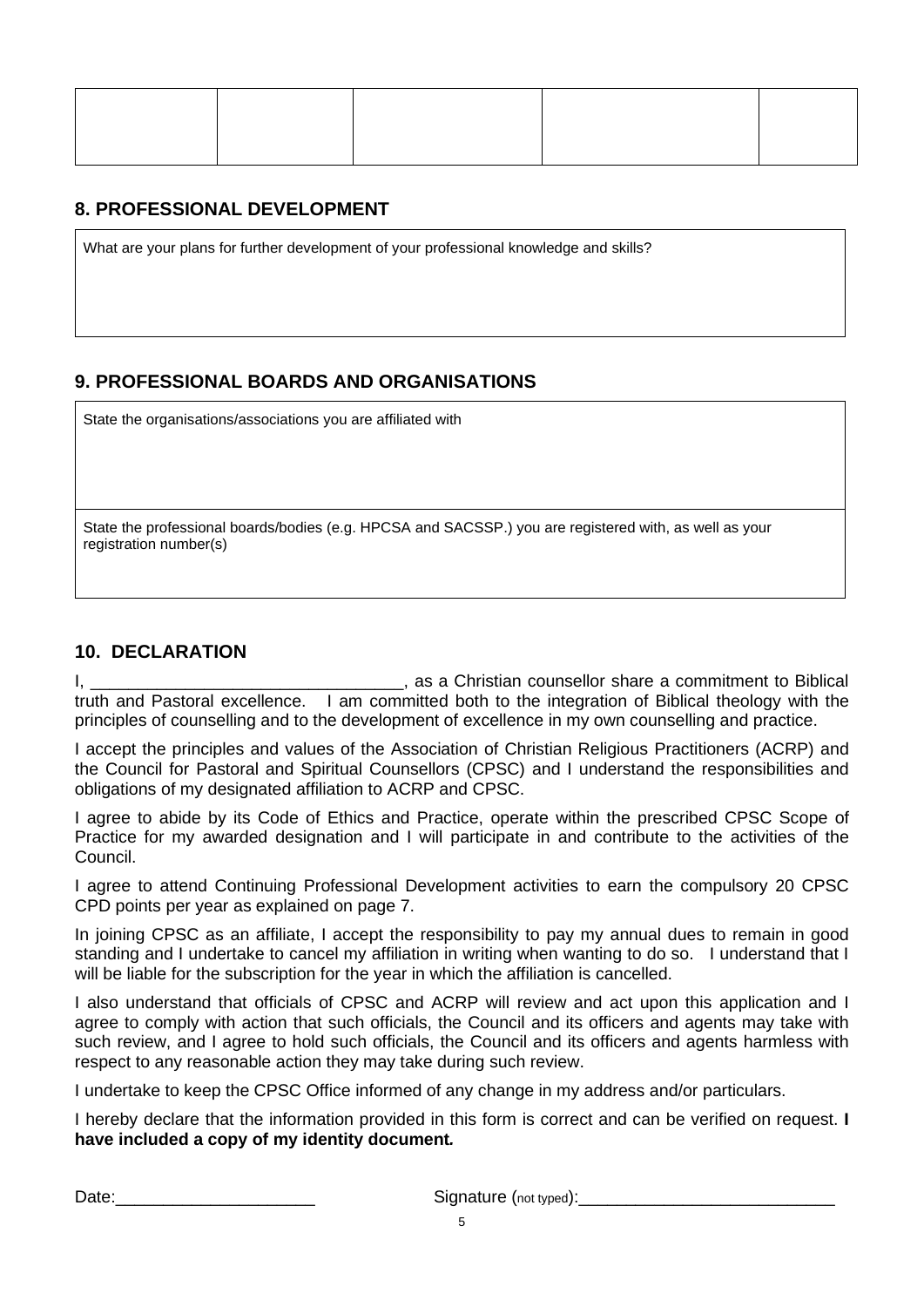### FEES 2022/23

| All annual CPSC Subscriptions include<br>the ACRP Affiliation fee, and this will be<br>transferred by CPSC to the central<br><b>ACRP</b> account                                                                                                                                                | Designated<br>affiliation<br><b>CPSC</b><br>Subcategory 1 - 2 | Designated<br>affiliation<br><b>CPSC</b><br>Subcategory 3 - 4 | Designated<br>affiliation<br><b>CPSC</b><br>Subcategory 5 - 7 |
|-------------------------------------------------------------------------------------------------------------------------------------------------------------------------------------------------------------------------------------------------------------------------------------------------|---------------------------------------------------------------|---------------------------------------------------------------|---------------------------------------------------------------|
| 2022 Application fee, non-refundable<br>(paid with application) irrespective of<br>quarter                                                                                                                                                                                                      | 200.00                                                        | 200.00                                                        | 200.00                                                        |
| Total annual subscription for application<br>received January-March 1 <sup>st</sup> quarter                                                                                                                                                                                                     | 355.00                                                        | 515.00                                                        | 770.00                                                        |
| Total annual subscription for application<br>received April-June 2 <sup>nd</sup> quarter                                                                                                                                                                                                        | 267.00                                                        | 387.00                                                        | 555.00                                                        |
| Total annual subscription for application<br>received July-September 3rd quarter                                                                                                                                                                                                                | 178.00                                                        | 258.00                                                        | 385.00                                                        |
| Total annual subscription for application<br>received October-December 4 <sup>th</sup> quarter<br>This is treated as a 2023 application<br>and the 2023 annual fee will apply as<br>this will already be a registration valid<br>from first registration date in 2022 until<br>31 December 2023 | 370.00                                                        | 535.00                                                        | 800.00                                                        |

### **BANKING DETAILS**

Nedbank, Woodlands Account holder CPSC Account number 1020501553 Branch code 136-305

## **NOTES**

- **An EFT is the most desirable method of payment, if at all possible please use this route**
- • **A non-refundable application fee (R200.00 2022) is payable** with submission of the **CPSC application at CPSC for all levels of application**
- • **The application process commences with this payment**
- • **Forms can only be viewed and printed after the application fee has been received**
- **The designation fee/annual subscription** until 31 December based on the awarded ACRP designation/CPSC subcategory, will be invoiced after evaluation and confirmation of the **awarded category, and needs to be paid to complete the registration process**
- There is a two-month cut-off date after the final feedback was given to complete the registration process or to provide further information if requested.
- The **ACRP Affiliation fee due to the central office** is included in the annual subscription
- Recognition of Prior Learning (RPL) and assessment will be **considered individually if needed**
- Formal **RPL might incur further costs** if external evaluation routes are involved
- **NB For correct allocation, please use your name and surname as reference to beneficiary and please attach the proof of payment to the application**
- **Designated affiliation is valid until 31 December** of the application year and the first annual subscription is calculated based on the application date applying a gliding scale according to the first three quarters of the year of application (please see above)
- **Applications received in the fourth quarter of any year will be treated as an application for the following year and this affiliation will then only expire on 31 December of that coming year**
- **The annual renewal date for CPSC Affiliation** is **31 December**
- **Payment of the full annual CPSC subscription for the following year (which includes the annual ACRP affiliation fee) before 31 March is necessary to remain in good standing**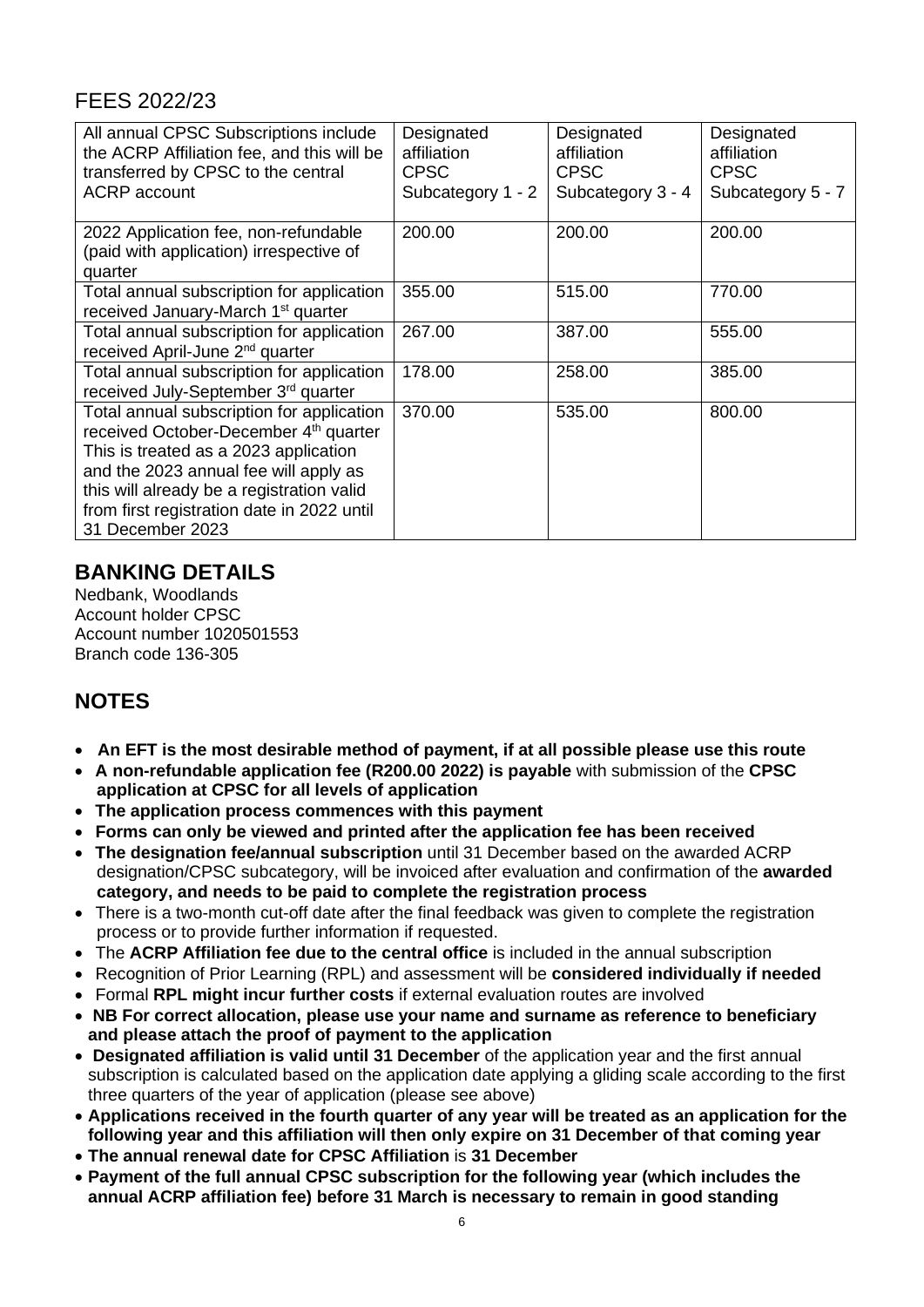- The **certificate** issued will be **renewed simultaneously with the annual renewal of affiliation with validity until 31 December**
- **Designated affiliates** are **liable** for **annual subscription of the full year in which resigned**
- According to SAQA legislation CPSC Executive may **cancel** affiliation if annual subscription is **in arrears for three months (after 31 March) and affiliates must be suspended if fees are still outstanding by 30 June.**
- **CPSC CPD points** can only be credited if the **annual subscription has been paid**
- It is a SAQA requirement that **personal details are kept updated** to remain in good standing
- The annual **ACRP affiliation fee will be paid by CPSC to the central ACRP account**
- Annual **CPSC CPD points are compulsory** for all **designated affiliates** and can be obtained by attending **CPSC approved and evaluated courses, seminars, conferences, workshops** etc as the affiliate chooses as well as **writing articles** for the CPSC Notes, doing **book reviews** or by doing **further accredited studies. CPSC CPD Presenters** who develop, submit and present new material will be rewarded with double points. 5 CPSC CPD points are also awarded annually for 5 hours of supervision/mentoring to the mentor and mentee. There are specified CPSC CPD forms available to report earned CPSC CPD points to the Administrator to add to the CPSC CPD register.
- **20 CPSC CPD points must be earned annually of which 3 should be for Ethics, applicable Legislation or Human Rights matters as per SAQA requirement. These points will remain valid for a two-year period**
- **The CPSC evaluation committee evaluates courses etc for specifically pastoral counselling content and award CPSC CPD points accordingly, one point per one nominal hour of applicable content.**
- **Only courses** that have been **evaluated by the committee will have CPSC CPD points awarded to them based specifically on pastoral counselling content** and **only these courses will then provide the discipline specific CPSC CPD points applicable to CPSC affiliates required by SAQA**
- CPD points awarded to any course by **another professional body or council or organisation can't automatically be used for CPSC CPD points** and courses attended **won't automatically give CPSC CPD points**
- The affiliate can **write an article for the quarterly CPSC newsletter with the consent of the presenter about such a non-evaluated course,** including a summary of some of the content of the course but then specifically highlighting both the personal value and professional applicability of the course to the pastoral counselling practice. For a lengthy course, a series of articles can be written.
- **A 600 words article will earn you 5 CPSC CPD points.** All articles are evaluated before placement in the CPSC Notes and if additional information is required you will be informed.
- Affiliates with **sub-designation 5, 6 and 7** may have their **details added to the CPSC Website for referral**
- **Written consent** needs to be provided on the **consent form** on page 11 **(Only cat 5, 6 and 7)**

**Please note that the whole application, preparation, evaluation and registration process can take between 4 to 6 weeks as applications form part of a sequence and will be handled in the order they were received.**

**Please determine whether your application has been received by CPSC Admin after 7 days if you have not received response from the Admin office.**

**NB As registration with CPSC is handled internally and exclusively by CPSC Admin, any and all questions regarding the CPSC registration process and progress should be directed to the CPSC Admin office.**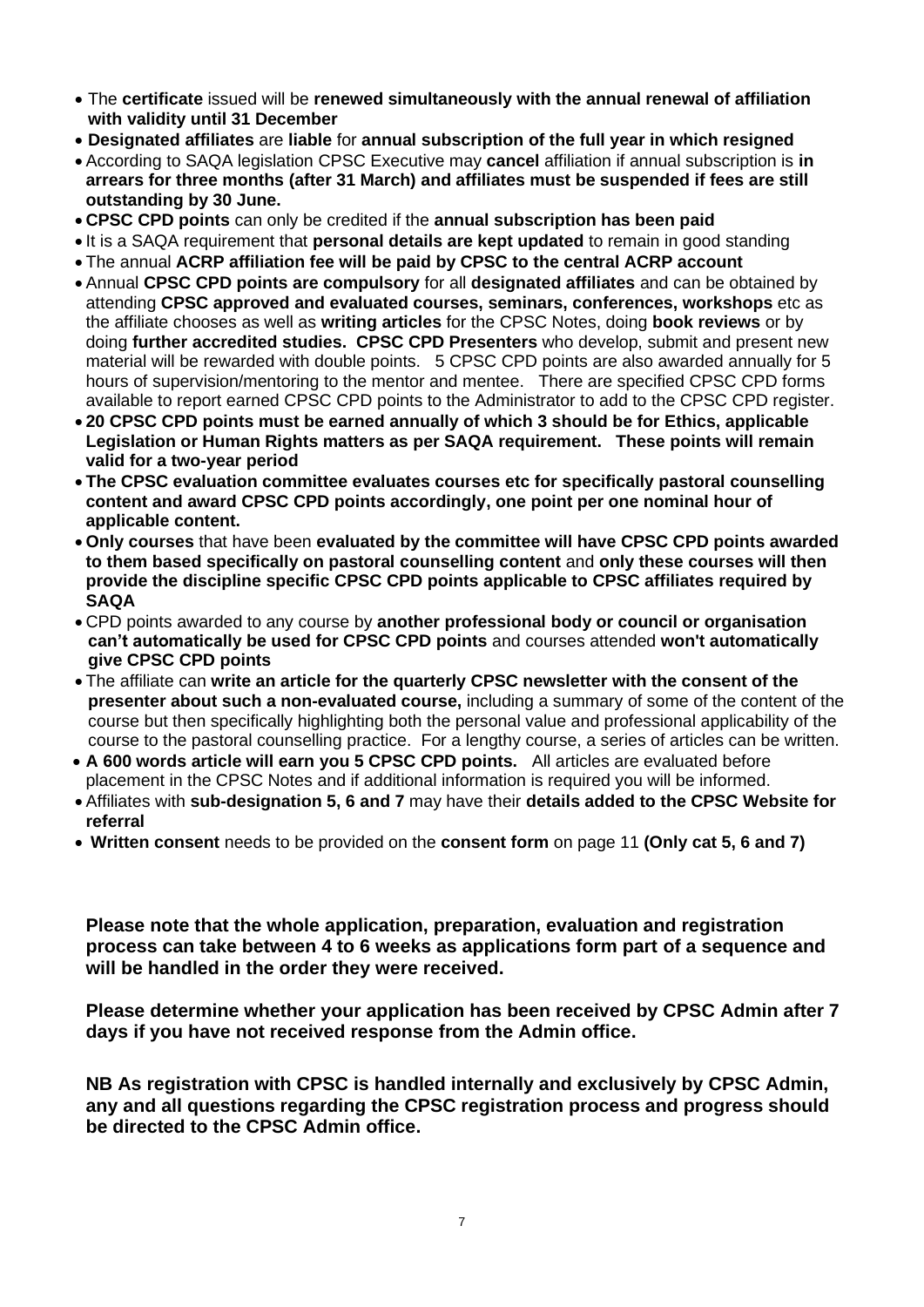# **Addendum A: Criteria for ACRP Designations**

# **ACRP Designations (4)**

Religious Practitioner

Advanced Religious Practitioner

Religious Professional

Religious Specialist

### **Summary 2018-03-29**

| <b>ACRP</b>                                                | Knowledge and                                                                                                                                                                                                                                                                                                                                   | <b>Minimum Qualifications</b>                                                                                                                                                                                                                                                                                                                                                                                                         | <b>Training Pathway</b>                                                                                                                                                          |
|------------------------------------------------------------|-------------------------------------------------------------------------------------------------------------------------------------------------------------------------------------------------------------------------------------------------------------------------------------------------------------------------------------------------|---------------------------------------------------------------------------------------------------------------------------------------------------------------------------------------------------------------------------------------------------------------------------------------------------------------------------------------------------------------------------------------------------------------------------------------|----------------------------------------------------------------------------------------------------------------------------------------------------------------------------------|
| <b>Designations</b>                                        | <b>Experience</b>                                                                                                                                                                                                                                                                                                                               |                                                                                                                                                                                                                                                                                                                                                                                                                                       |                                                                                                                                                                                  |
| <b>Religious</b><br><b>Practitioner</b>                    | Persons with a proven<br>$\bullet$<br>Ministry legacy but<br>with no formal SAQA<br>accredited ministry<br>qualifications                                                                                                                                                                                                                       | NQF level 4 (senior certificate)<br>$\bullet$<br>and at least three (3) years<br>ministry experience<br>No NQF qualifications but five (5)<br>years of ministry experience                                                                                                                                                                                                                                                            | Encouragement to<br>$\bullet$<br>enrol for a formal<br>ministry qualification                                                                                                    |
| <b>Advanced</b><br><b>Religious</b><br><b>Practitioner</b> | Persons with a formal<br>$\bullet$<br>NQF level 4 ministry<br>qualification and<br>experience                                                                                                                                                                                                                                                   | Persons with a formal NQF Level<br>$\bullet$<br>4 SAQA accredited ministry<br>qualification and at least two (2)<br>years of proven ministry<br>experience<br>Persons with less than two (2)<br>years ministry experience will be<br>registered as an "Advanced<br>Religious Practitioner Intern"                                                                                                                                     | Entry to certificate<br>$\bullet$<br>and diploma level                                                                                                                           |
| <b>Religious</b><br><b>Professional</b>                    | Persons with formal<br>$\bullet$<br>NQF level 5, 6, 7 and<br>8 ministry<br>qualifications and<br>experience<br>Religious practitioners<br>$\bullet$<br>with no formal ministry<br>qualification with at<br>least ten (10) years of<br>proven ministry<br>experience, meeting<br>the criteria set by the<br>Council fit into this<br>designation | Persons with an NQF Level 5, 6, 7<br>$\bullet$<br>or 8 SAQA accredited ministry<br>qualification and two (2) years<br>ministry experience after study or<br>at least four (4) years of proven<br>ministry experience during study<br>A person with an NQF level 5 to 8<br>SAQA accredited ministry<br>qualification but less than four (4)<br>years ministry experience will be<br>registered as a "Religious<br>Professional Intern" | Secondary study<br>$\bullet$<br>beyond entry level<br>Entry to Bachelors<br>degree<br>Entry to Honours or<br>equivalent degree<br><b>Entry to Masters</b><br>$\bullet$<br>degree |
| <b>Religious</b><br><b>Specialist</b>                      | Persons with formal<br>$\bullet$<br>NQF level 9 and 10<br>ministry qualification<br>and experience                                                                                                                                                                                                                                              | Persons with an NQF level 9 or 10<br>$\bullet$<br>SAQA accredited ministry<br>qualification and at least two (2)<br>years ministry experience after<br>study<br>A person with an NQF level 9 or<br>10 SAQA accredited ministry<br>qualification but less than two (2)<br>years' experience will be<br>registered as a "Religious<br>Specialist Intern"                                                                                | Entry to doctoral<br>Further research<br>education;<br>professional practice<br>and/or senior<br>counselling<br>management                                                       |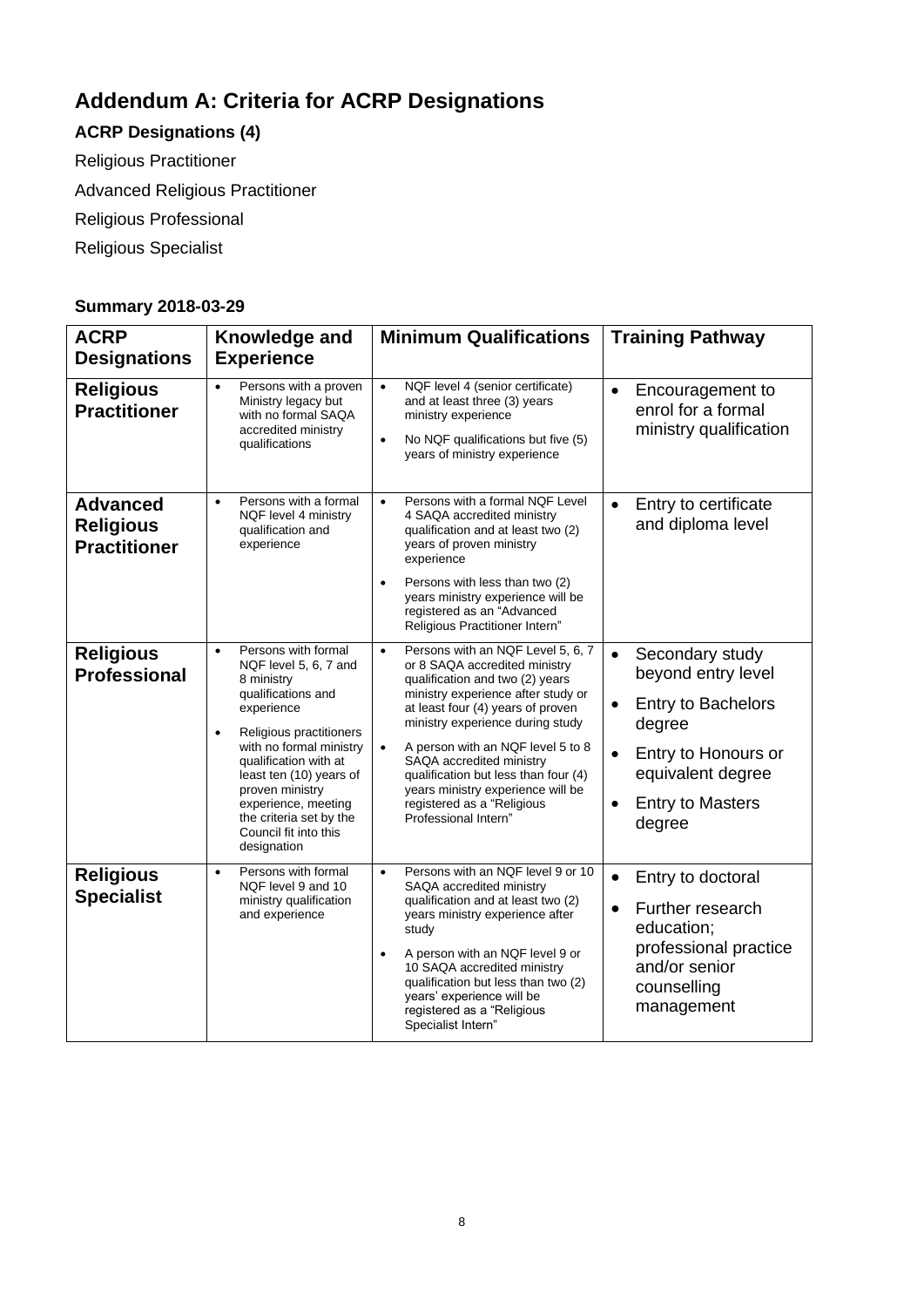# **Addendum B: Criteria for CPSC designated affiliation**

### **CPSC Sub-Categories of accreditation (7)**

| Sub-category 1. | Religious Practitioner in Christian Pastoral Caregiving (NQF 4 Senior Cert)   |
|-----------------|-------------------------------------------------------------------------------|
| Sub-category 2. | Advanced Religious Practitioner in Christian Pastoral Caregiving (NQF 4)      |
| Sub-category 3. | Basic Religious Professional in Christian Pastoral Counselling (NQF 5, NQF6)  |
| Sub-category 4. | Intermediate Religious Professional in Christian Pastoral Counselling (NQF 7) |
| Sub-category 5. | Advanced Religious Professional in Christian Pastoral Counselling (NQF 8)     |
| Sub-category 6. | Religious Specialist in Christian Pastoral Counselling (NQF 9)                |
| Sub-category 7. | Advanced Religious Specialist in Christian Pastoral Counselling (NQF 10)      |

### **Summary 2018-03-29**

| <b>CPSC</b><br>Sub-<br>category | <b>Accreditation</b>                                                                                                           | <b>Knowledge &amp; Experience</b>                                                                                                                                                                                                                                                                                                                                                                                                                                                               | <b>Minimum</b><br>Qualification                                                                                                                                                                                                                                                                                                                                                                                                                             | <b>Training</b><br>pathway                                                                                             |
|---------------------------------|--------------------------------------------------------------------------------------------------------------------------------|-------------------------------------------------------------------------------------------------------------------------------------------------------------------------------------------------------------------------------------------------------------------------------------------------------------------------------------------------------------------------------------------------------------------------------------------------------------------------------------------------|-------------------------------------------------------------------------------------------------------------------------------------------------------------------------------------------------------------------------------------------------------------------------------------------------------------------------------------------------------------------------------------------------------------------------------------------------------------|------------------------------------------------------------------------------------------------------------------------|
| 1                               | <b>Religious</b><br><b>Practitioner in</b><br><b>Christian</b><br><b>Pastoral</b><br>Caregiving                                | Five (5) hours practical pastoral<br>$\bullet$<br>work and five (5) hours of<br>supervision during a minimum of<br>one (1) month.                                                                                                                                                                                                                                                                                                                                                               | Basic course in the field of<br>$\bullet$<br>Pastoral and Spiritual<br>Caregiving                                                                                                                                                                                                                                                                                                                                                                           | Encourage to<br>engage in<br>further formal<br>training                                                                |
| $\overline{2}$                  | <b>Advanced</b><br><b>Religious</b><br><b>Practitioner in</b><br><b>Christian</b><br><b>Pastoral</b><br>Caregiving             | Fifteen (15) hours practical pastoral<br>$\bullet$<br>work and ten (10) hours of<br>supervision during a minimum of<br>one (1) month.                                                                                                                                                                                                                                                                                                                                                           | NQF level 4 qualification in<br>$\bullet$<br>the field of Pastoral and<br>Spiritual Caregiving offered<br>by a South African<br>accredited training<br>institution or a SAQA<br>evaluated foreign<br>qualification.                                                                                                                                                                                                                                         | Entry to<br>Certificate<br>and Diploma<br>level                                                                        |
| $\overline{3}$                  | <b>Basic Religious</b><br><b>Professional in</b><br><b>Christian</b><br><b>Pastoral</b><br><b>Counselling</b>                  | Relevant theoretical and general<br>$\bullet$<br>practical knowledge and<br>experience of pastoral counselling<br>Listening skills and an emphatic<br>$\bullet$<br>understanding of a situation<br>Forty (40) hours practical pastoral<br>$\bullet$<br>counselling and twenty (20) hours<br>of supervision during a minimum of<br>six (6) months.<br>Significant responsibility for quality<br>$\bullet$<br>and quantity of output; under<br>general supervision of a qualified<br>professional | <b>Higher Certificate (NQF</b><br>$\bullet$<br>level 5) in the field of<br>Pastoral and Spiritual<br>Counselling offered by a<br>South African accredited<br>training institution or a<br>SAQA evaluated foreign<br>qualification<br>Diploma (NQF level 6) in<br>$\bullet$<br>the field of Pastoral and<br><b>Spiritual Counselling</b><br>offered by a South African<br>accredited training<br>institution or a SAQA<br>evaluated foreign<br>qualification | Secondary<br>study beyond<br>entry level<br>Continuing<br>secondary<br>study<br>Entry to<br><b>Bachelors</b><br>degree |
| $\overline{\mathbf{4}}$         | <b>Intermediate</b><br><b>Religious</b><br><b>Professional in</b><br><b>Christian</b><br><b>Pastoral</b><br><b>Counselling</b> | An advanced knowledge of at least<br>$\bullet$<br>one theory of pastoral counselling<br>and its practices/methods, as well<br>as a general knowledge of two<br>others<br>Fifty (50) hours practical pastoral<br>$\bullet$<br>counselling and twenty-five (25)<br>hours of supervision during a<br>minimum of nine (9) months.<br>Self-directed activities under broad<br>guidance and evaluation                                                                                                | Bachelors degree in<br>$\bullet$<br>Ministry (NQF level 7)<br>in future in the field of<br>$\bullet$<br>Pastoral and Spiritual<br>Counselling offered by a<br>South African accredited<br>training institution or a<br>SAQA evaluated foreign<br>qualification                                                                                                                                                                                              | Entry to<br>honours or<br>equivalent<br>higher<br>education<br>training                                                |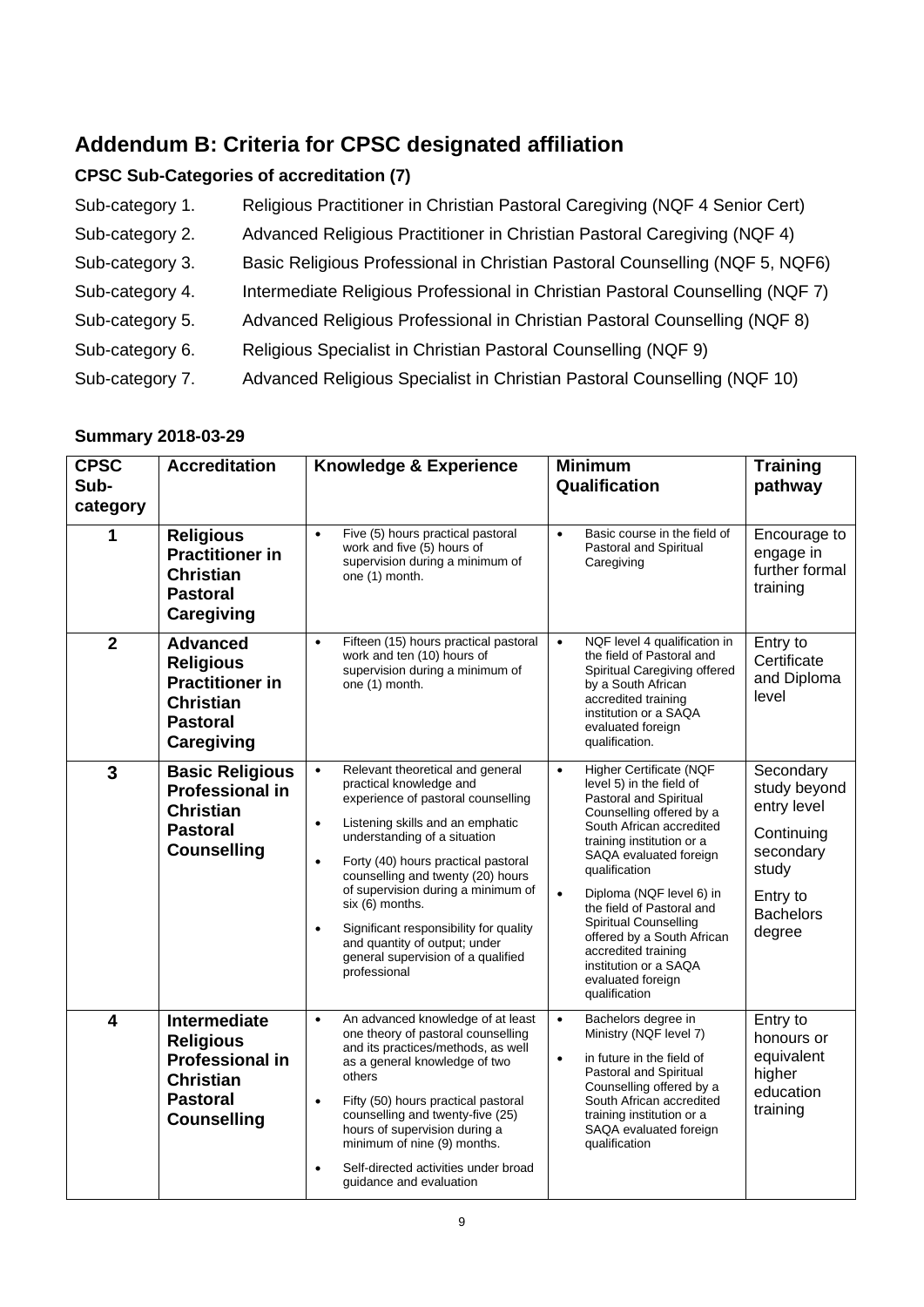| 5               | <b>Advanced</b><br><b>Religious</b><br><b>Professional in</b><br><b>Christian</b><br><b>Pastoral</b><br><b>Counselling</b> | $\bullet$<br>$\bullet$<br>$\bullet$<br>$\bullet$ | In-depth knowledge of at least<br>three theories on pastoral<br>counselling and experience of its<br>practices and methods<br>Detailed knowledge of the theory of<br>a specific pastoral counselling<br>methodology and model<br>Seventy-five (75) hours practical<br>pastoral counselling and thirty (30)<br>hours of supervision during a<br>minimum of twelve (12) months.<br>Self-directed and sometimes<br>directive and managing                                                                                                                                                                                                                                                                    | $\bullet$<br>$\bullet$ | Honours degree or<br>equivalent (NQF level 8) in<br>Ministry<br>In future in the field of<br>Pastoral and Spiritual<br>Counselling offered by a<br>South African accredited<br>training institution or a<br>SAQA evaluated foreign<br>qualification | Entry to<br>masters or<br>equivalent<br>higher<br>education<br>training                                                                 |
|-----------------|----------------------------------------------------------------------------------------------------------------------------|--------------------------------------------------|-----------------------------------------------------------------------------------------------------------------------------------------------------------------------------------------------------------------------------------------------------------------------------------------------------------------------------------------------------------------------------------------------------------------------------------------------------------------------------------------------------------------------------------------------------------------------------------------------------------------------------------------------------------------------------------------------------------|------------------------|-----------------------------------------------------------------------------------------------------------------------------------------------------------------------------------------------------------------------------------------------------|-----------------------------------------------------------------------------------------------------------------------------------------|
| $6\phantom{1}6$ | <b>Religious</b><br><b>Specialist in</b><br><b>Christian</b><br><b>Pastoral</b><br><b>Counselling</b>                      | $\bullet$<br>$\bullet$<br>$\bullet$<br>$\bullet$ | Specialised and in-depth<br>knowledge of a specialised and<br>complex pastoral<br>counselling/therapy discipline<br>Proven ability to integrate pastoral<br>counselling theories in practice<br>Hundred and sixty (160) hours<br>practical pastoral counselling and<br>fifty (50) hours of supervision<br>during a minimum of eighteen (18)<br>months.<br>Complete accountability for<br>determining, achieving, evaluating<br>and applying all personal and<br>group output                                                                                                                                                                                                                              | $\bullet$              | Master's degree (NQF 9) in<br>the field of Pastoral and<br>Spiritual Counselling<br>offered by a South African<br>accredited training<br>institution or a SAQA<br>evaluated foreign<br>qualification                                                | Entry to<br>doctoral and<br>further<br>research<br>education;<br>professional<br>practice<br>and/or senior<br>counselling<br>management |
| $\overline{7}$  | <b>Advanced</b><br><b>Religious</b><br><b>Specialist in</b><br><b>Christian</b><br><b>Pastoral</b><br><b>Counselling</b>   | $\bullet$<br>$\bullet$<br>$\bullet$<br>$\bullet$ | Specialised and in-depth<br>knowledge of a specialised and<br>complex pastoral<br>counselling/therapy discipline with<br>specialisation in Pastoral and<br>Spiritual Counselling focused on<br>different clinical settings of human<br>suffering and challenges regarding<br>life skills and the human quest for<br>meaning and dignity in life.<br>Two hundred (200) hours practical<br>pastoral work during a minimum of<br>twenty-four (24) months and<br>seventy five (75) hours of<br>supervision.<br>Proven ability to integrate pastoral<br>counselling theories in practice<br>Complete accountability for<br>determining, achieving, evaluating<br>and applying all personal and<br>group output | $\bullet$              | Doctorate (NQF 10) in the<br>field of Pastoral and<br><b>Spiritual Counselling</b><br>offered by a South African<br>accredited training<br>institution or a SAQA<br>evaluated foreign<br>qualification                                              | Further<br>research,<br>education,<br>professional<br>practice and/or<br>senior<br>counselling<br>management                            |